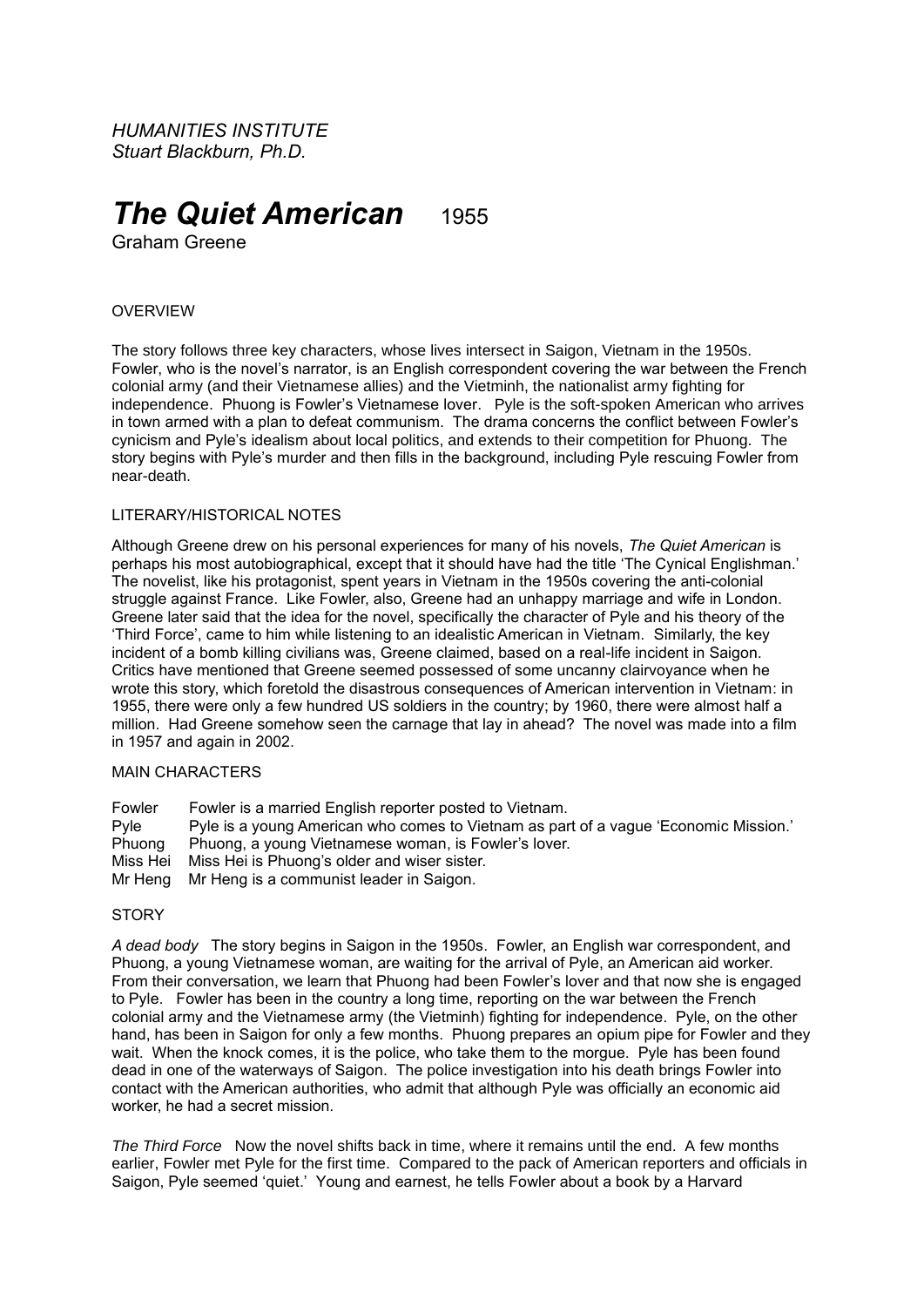professor that explains the need for a 'Third Force' in Asia, a force allied neither to the communists nor the colonialists. Fowler comments that a faction of the rebel army led by General Thé operates like this mysterious 'Third Force.'

*Miss Hei* Later, Fowler, Pyle and Phuong are in a bar when a gang of American reporters burst in with a story about 'a big battle up north in Phat Diem.' Fowler and Pyle both protect Phuong from the racist and sexist comments of the reporters. They move on to a nightclub, where they meet Miss Hei, Phuong's older sister and club manageress, who looks after her younger sibling. She wants to marry Phuong to a foreigner and is charmed by Pyle's manners (she has already rejected Fowler as a possible husband for Phuong because he is too old, impoverished and dissolute). When Fowler is out of town on an assignment, Miss Hei arranges for Pyle to meet Phuong at her house and the young couple begin to fancy each other.

*Phat Diem* Following the reporters' tip, Fowler travels up north to Phat Diem to cover the battle there. He finds the French troops and their Vietnamese allies besieged by the Vietminh, with substantial casualties and little hope of reinforcements.

*Marriage plans* Pyle also arrives after a few days and informs Fowler that he's in love with Phuong and wants to marry her. Pyle explains that he can offer her a good life, children and security, but Fowler says he won't give her up. Leaving the battle scene, Fowler goes to Hanoi where he receives a letter from Pyle expressing his admiration for Fowler's not getting angry with him, which only makes Fowler realise how imperceptive Pyle is and how vulnerable to danger he is.

*Telegram* In Hanoi, Fowler attends a press conference, where a French official tries to cover up the losses in Phat Diem, but admits that the French army is in need of supplies (helicopters and guns) promised by the Americans. Fowler also gets a telegram from his editor telling him to return to England.

*Smuggling* Back in Saigon, Phuong tells Fowler that she heard rumours that Pyle is involved in smuggling plastic into the country. Pyle comes uninvited to Fowler's apartment and asks Phuong to marry him, but she says that she wants to stay with Fowler. Fowler writes a letter to his wife in England, asking for a divorce, and later tells Phuong that he has been recalled to England.

*Caodaism* Weeks later, Fowler goes to a big celebration of the Caodaists, the 'third force' led by General Thé, who represent a mixture of Buddhist, Taoist and Catholic sympathies. After a perplexing interview with the general, Fowler notices that Pyle is also having an audience with the general.

*Saviour* Pyle and Fowler leave together, but one of the soldiers has siphoned gas from Fowler's car and they run out of fuel in the middle of a war zone. The two men take refuge in a watchtower, manned by two Vietnamese guards loyal to the French. When the Vietminh attack, Pyle saves Fowler's life, though the latter is badly injured.

*Lies* Recuperating after a stay in hospital in Saigon, Fowler receives a letter from his wife, refusing to grant him a divorce. Concealing this from Phuong, he writes to Pyle and lies to him, too, saying that he will get a divorce and marry Phuong. Not long after, Pyle learns that Fowler has lied to him and to Phuong: Miss Hei has discovered that Fowler has been recalled to England, and she also read the letter in which Fowler's wife refused to divorce him. Pyle confronts Fowler with these lies, and Fowler says he just wants to keep her. But when Phuong is told of the lies, she leaves Fowler and goes away with Pyle.

*Pyle and Thé* Following up a tip from his local informant, Fowler goes to a warehouse in Saigon, where Mr Heng, a leader among the communists, shows him evidence that connects Pyle to General Thé. It appears that Pyle has been smuggling plastic, which is used to wrap around explosives. When Fowler confronts Pyle with this evidence, Pyle pretends to know nothing.

*Bomb* A bomb explodes in a street, killing many civilians. Through enquiries, Fowler discovers that the explosion is part of General Thé's campaign and that Pyle was somehow involved. Convinced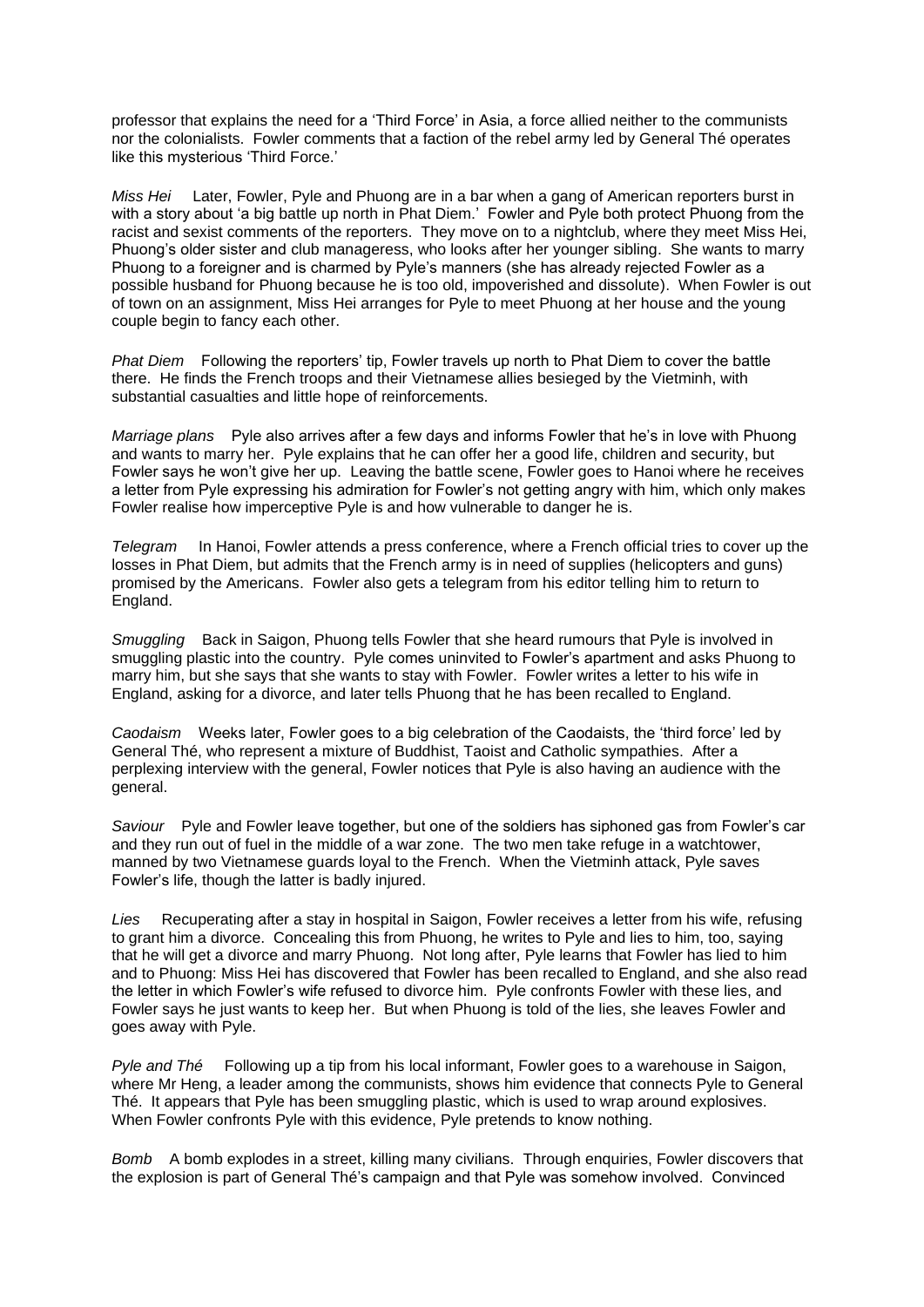that Thé and Pyle are planning a series of terrorist attacks, Fowler contacts Mr Heng and explains his fears. When Heng asks for Fowler's help in 'neutralising' the threat, Fowler agrees but it is unclear exactly how much he is aware of Heng's plan.

*Assassination* Now the story catches up to the point where it began, on the night of Pyle's death, which we know was an assassination, in which Fowler willingly or unwillingly colluded. The French police suspect that Fowler had a hand in Pyle's death, but without evidence the crime remains unsolved.

*Joy and guilt* Phuong returns to Fowler, who receives a telegram from his wife granting him a divorce. Phuong is happy, but Fowler is tormented by guilt for Pyle's death.

#### THEMES

*Innocence* What Greene so masterfully explores in the novel is the unexpected danger luring in the soft bosom of innocence. In speaking about Pyle, Fowler comments, 'Innocence always calls mutely for protection when we would be so much wiser to guard ourselves against it: innocence is like a dumb leper who has lost his bell, wandering the world, meaning no harm.' Pyle, similarly, intends no harm, but his naiveté, combined with his idealism and self-belief, bring disaster to himself and others, including Fowler. Pyle, of course, represents the American intrusion in Southeast Asia, already apparent to Greene in the 1950s. Blinded by 'democratic' ideals and a lack of knowledge of the region, Pyle's American mission results in dangerous explosives finding their way into unprincipled hands and causing dozens of deaths. While that number is a mere fraction of the fatalities in the Vietnam war of the 1960s and 1970s, it demonstrates the menace lurking within innocence. Pyle's laudable intentions are corrupted by his ignorance and arrogance, a point made also in the novel's epigraph written by Lord Byron in the early nineteenth century: 'This is the patent age of new inventions, for killing bodies and for saving souls, all propagated with the best intentions.' Pyle is guilty because he is innocent.

*Neutrality* As if to illustrate that Fowler is not himself without flaws, the other epigraph to the novel points the finger of guilt at his neutrality. 'I do not like being moved, for the will is excited and action is a most dangerous thing' (A H Clough, an English poet, born some forty years after Byron). As a journalist, Fowler has learned to be objective, to understand both sides, especially in a war. He reports facts, he does not offer opinions. He also prides himself on being dispassionate toward Phuong, believing that she is simply a sexual companion. Both these neutral stands are challenged during the course of the novel, however. Fowler first glimpses the shortcomings of non-involvement when he realises that some of the Catholic churches, supposedly off-limits to both sides, have allied themselves with the French. He also suspects the neutrality of the Caodists (a mixture of Buddhism, Taoism and Catholicism), believing that they use non-alliance as a strategy to gain military advantage. Fowler betrays his own neutrality when he colludes with the Communists in the assassination of Pyle. The communist leader, Heng, says to him, 'Mr Fowler, you are English; you are neutral. You can sympathise with both sides.' But Fowler is afraid of the damage that the innocent Pyle can cause, forcing him to take sides and remove Pyle's threat from the streets. Similarly, the threat of losing Phuong to Pyle wrenches Fowler out of his blasé attitude to his lover and makes him fight to keep her. Even if the dead Pyle has learned nothing, Fowler, at least, has discovered the limits of inaction.

*Cultural difference* Another theme that threads through the political and romantic strands of the story is the significance of cultural difference. Fowler, who has acclimatised to Saigon, taken a local lover and learned to enjoy his opium, frequently comments on the bull-in-the-china-shop behaviour and attitudes of the outsiders, particularly the Americans. Speaking of the journalists from the US, he says at one point, 'I was tired of the whole pack of them with their stories of Coca Cola…and new guns.' More than once, Fowler likens Vietnam, with its ancient culture and traditions, to medieval Europe, a foreign land for 'Americans who hadn't yet had their country discovered by Columbus then.' Language, too, is important. Fowler speaks excellent French, including the local variety, and can manage in Vietnamese, as well, whereas poor Pyle speaks schoolboy French and can't even pronounce Phuong's name. Fowler likes to exploit this linguistic gap when arguing with Pyle. When Pyle claims that Fowler doesn't really love Phuong, Fowler retorts, 'Love is a western word.' Later, Pyle defends the death of Vietnamese soldiers fighting the Communists by claiming that 'they died for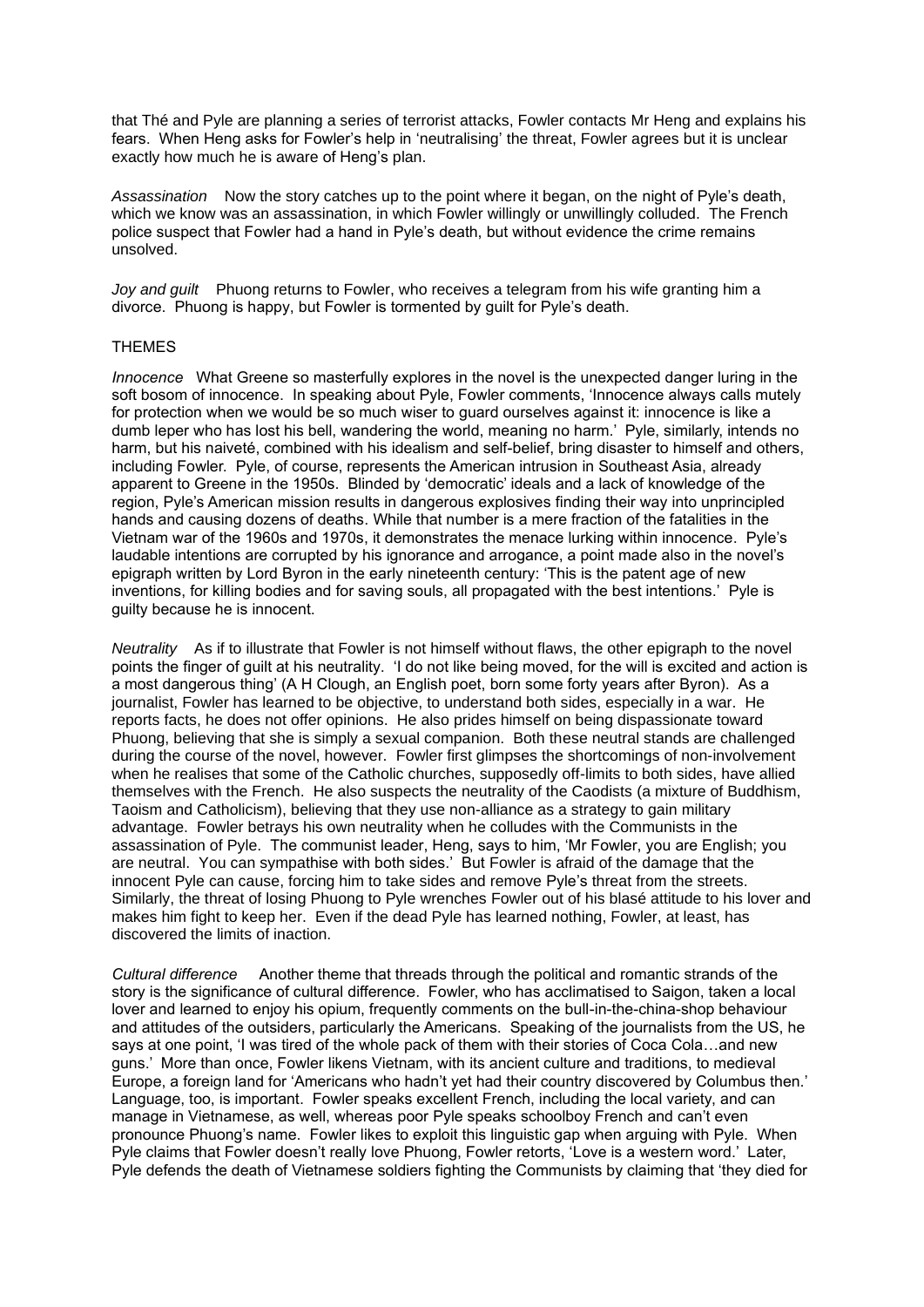democracy.' Fowler almost laughs and says, 'I wouldn't know how to translate that into Vietnamese.' Pyle has come to Vietnam straight from college, with textbooks about Asia in his head. He is convinced that the 'peasants don't want Communism,' to which Fowler responds, 'They want rice…they don't want to be shot at. They don't want our white skins around telling them what they want.' Pyle has yet to understand the vast differences that separate him, and other Americans, from the people he is trying to help.

# CHARACTER ANALYSIS

**Fowler** An English journalist in his fifties, Fowler is a cynical man who is still capable of tenderness. He attempts to maintain neutrality but finds that his heart draws him to one side or the other. He is not a happy person, having a failed marriage, a dead daughter and a wife left behind in London. But he has his little pleasures, with opium and with Phuong.

*Disengaged* Fowler prides himself on being a dispassionate observer of life, of not taking sides and remaining aloof. This aspect of his character is illustrated in an early scene when the French police interview him following Pyle's death (and possible murder). The cagey inspector asks Fowler if he has any 'views,' and Fowler responds by naming four or five different possible assailants, each with a different motive. When the inspector asks about Fowler's own relationship with Pyle, he says, 'You can rule me out [of suspicion]. I'm not involved. Not involved.' Then Fowler says to the reader, 'It had been an article of my creed. The human condition being what it was, let them fight, let them love, let them murder…I wrote what I saw. I took no action. Even an opinion is a kind of action.' His repeated claim of disengagement is so explicit that it appears forced, as if he is trying to convince himself, as well as others. The scene thus provides early evidence of an inner struggle, and later we realise that his detachment is not just a professional but also a personal strategy to combat his fear of loneliness.

*Cynical* Central to Fowler's disengagement is a well-honed cynicism, born of his experiences in Vietnam. His disinclination to trust anyone, or any idea, is what sets up the sharp contrast between him and Pyle, the naïve American miracle-worker. Fowler's sardonic take on the world is vividly expressed in the dramatic scene when he and Pyle take refuge in a watchtower in a war zone. Trapped, alone together, with two frightened Vietnamese guards, the two foreigners talk about the conflict in the country. Fowler gestures toward the soldiers and says, 'Do you think they know they're fighting for Democracy?' When Pyle asks why he always mocks the books that Pyle takes his ideas from, Fowler answers, 'I laugh at anything that doesn't exist, at mental concepts.' Pyle tries to corner him by saying that he must believe in something, and Fowler says, 'I believe we're sitting here. I believe there's a gun over there.' Pyle makes a little speech about democracy and colonialism, which Fowler cuts short by belittling 'isms and ocracies…they're the real enemy.' Fowler then gives Pyle a mini lecture on the duplicity of colonialism, in India, Burma and Southeast Asia. 'We go in,' he says, 'claiming we will improve lives and end up killing people.' Fowler has seen too much to believe in any 'ism' or 'ocracy.'

*Fair-minded* Although Fowler is usually critical of his rival, Pyle, he can also be objective (like a reporter). This fair-mindedness is illustrated in a key scene with Pyle, who has just won over Phuong by revealing to her that Fowler has lied to her. Fowler accepts the shift in Phuong's loyalty but is clearly hurt. When Pyle says that he wished it hadn't been Fowler, whom he has hurt, Fowler replies, 'I'm glad it's you, though.' Then Fowler explains (to the reader): 'All the time that his innocence had angered me, some judge within myself had summed up in his favour, had compared his idealism, his half-baked ideas, with my cynicism. Oh, I was right about the facts, but wasn't he right, too, to be young and mistaken? And wasn't he perhaps a better man for a girl to spend her life with?' Here, Fowler is not just objective but tender, as well, for he finally puts Phuong's welfare above his own needs.

**Pyle** Pyle is still 'wet behind the ears' when he arrives in Saigon, eager to implement a plan to stop communism and improve the lives of local people. His sincerity makes him immune to Fowler's irony and ignorant of the nuances that complicate his black-and-white vision of the world. However, he is quiet and polite, and eventually wins the admiration of both Phuong and Fowler.

*Polite* One of Pyle's character traits less frequently mentioned by commentators is his politeness. This quality is displayed in the first encounter between him and Phuong, who is sitting with Fowler in a dance club. Pyle notices them and goes to their table. Blushing, he asks Fowler if he and 'his young lady' would like to join him and meet a government official. Later, when some other Americans enter and begin to make crude remarks about Phuong, Pyle shields her from their words and apologises for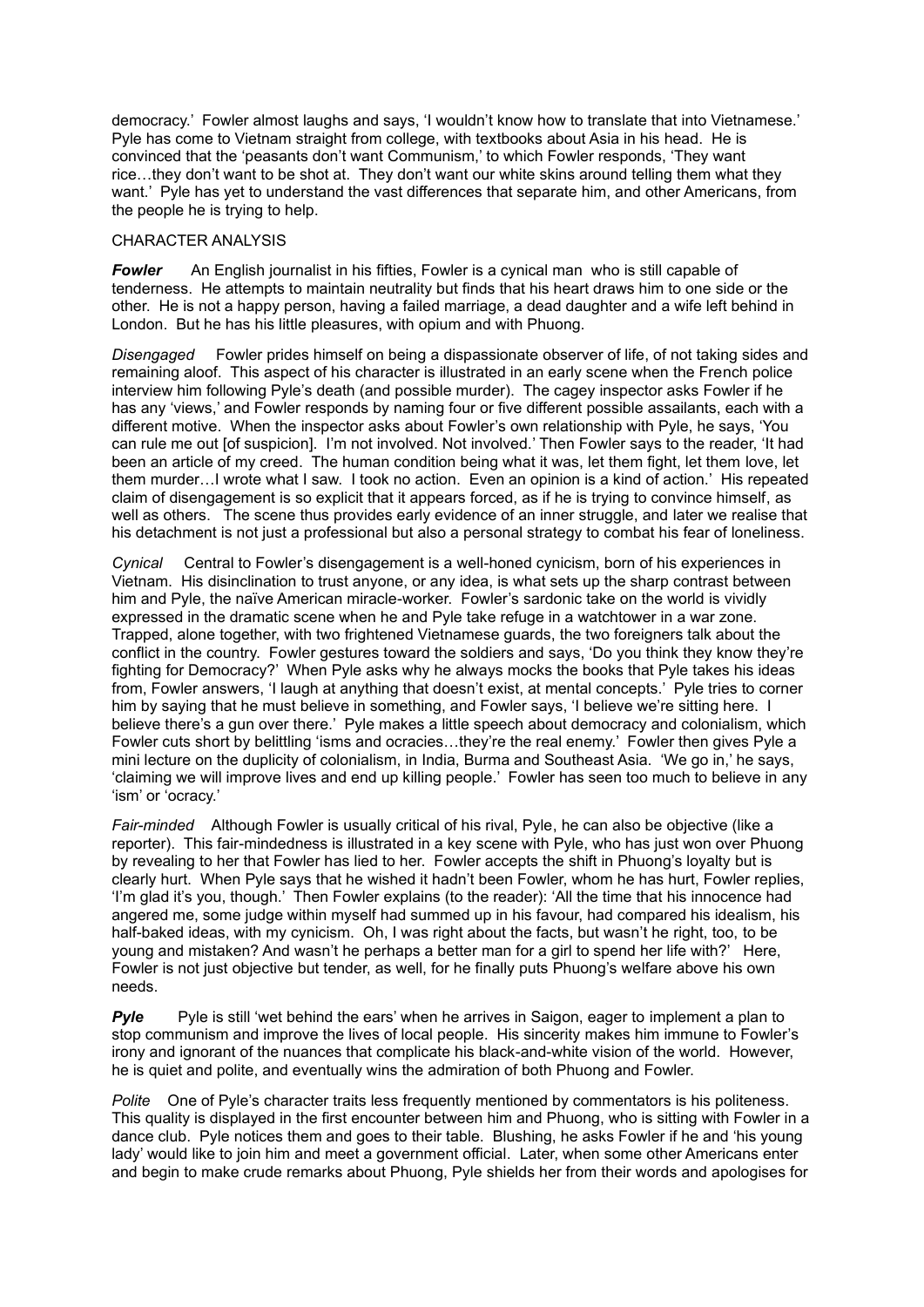any 'inconvenience.' Phuong doesn't understand his American accent, but he continues to address her as 'Miss Phuong' and eventually makes sure that she is taken to another nearby club. Pyle is an ingénue, fresh off the boat from Harvard, but he has good manners. As Fowler remarks, he is a quiet American.

*Idealistic* Pyle, thirty-two years old, graduate of Harvard University, unmarried and untravelled, arrives in Vietnam to assist the fight for democracy. He's read an important book, *The Advance of Red China*, which he believes explains the underlying forces that drive world history. His idealism is somewhat caricatured but it is also convincing, especially in his first conversation with cynical Fowler. The thesis of the book, Pyle explains to Fowler, is that the East needs a Third Force, something in between communism and colonialism. As he parrots the views expressed in the book, he does so with a gleam in his eye and a genuine enthusiasm. When Fowler bats away Pyle's ideas with sarcastic comments, Pyle doesn't even register the irony. He's too committed to listen. Fowler says that he doesn't believe in god or any idea, and Pyle is flabbergasted. 'No one can go on living without some belief,' he says. Valiant though it is, Pyle's idealism is his downfall.

**Phuong** Phuong is young, attractive and impressionable. Her knowledge of the world is gained through magazines, but she is capable of understanding human feelings and motives. Although her character is less developed than that of Fowler or Pyle, her loyalty and naiveté play a significant role in the plot.

*Loyal* Phuong is only eighteen, and she appears to be controlled by a combination of her older sister, Miss Hue, and the much older Fowler. But she has her own ideas, one of which is to stay with Fowler despite Pyle's offer to marry her and give her a better life. Her loyalty to Fowler is demonstrated in a scene, when Pyle comes to Fowler's apartment and formally asks Phuong (through Fowler's translation) to marry him. He makes a good case: security and respect rather than poverty and passion (offered by Fowler). As they two men stand in front of her, trading arguments, Phuong is silent. She doesn't understand English, but through Fowler's translation and her own powers of perception, she realises what is going on. Fowler refuses to ask her, in French, to marry Pyle. Exasperated, Pyle asks her in his poor French. She does not hesitate to say, 'No. No.' We are unsure exactly what her calculations are in making that decision, but there is no doubt that she does not want to hurt Fowler.

*Naïve* Phuong is too young and too inexperienced to know anything of life outside Vietnam. We learn the extent of her naiveté in a scene when Fowler admits to her that he has been called back home to London. Phuong listens and prepares a pipe of opium for him. When Fowler says he might be able to get a divorce and marry her, Phuong tells him not to worry and to smoke his pipe. 'I would like to come with you,' she says, unaware that mistresses in London would not have the same status as they do in Saigon. She relights his pipe and asks, 'Is the Statue of Liberty in London?' Lying beside him, she begins to think about the clothes she would wear in this fantasied London, and whether they would travel by train or boat and so on. Phuong is filled with dreams, as restless and as useless as the opium-fuelled images in Fowler's mind.